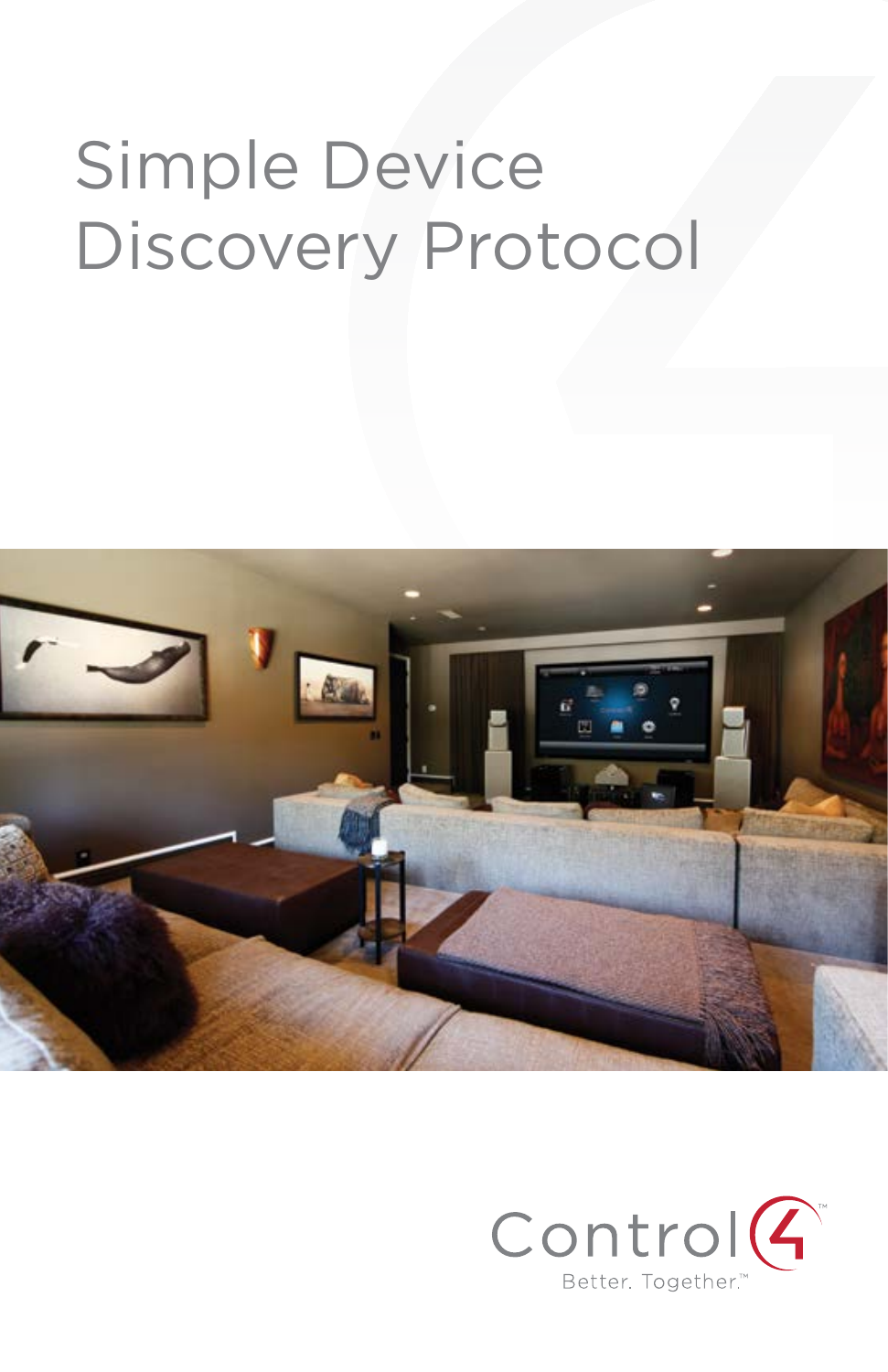### Working together to make automation even better

The Control4 philosophy is as straightforward as it is simple: Life's better when everything—and everyone—works together. From a company strategy perspective, that means Control4 stands behind an open platform: We are committed to interoperability so both Control4 dealers and customers can count on a system that communicates with and controls virtually anything and everything in their homes or businesses. To that end, we work directly with world-class manufacturers to ensure a world-class brand experience for all.

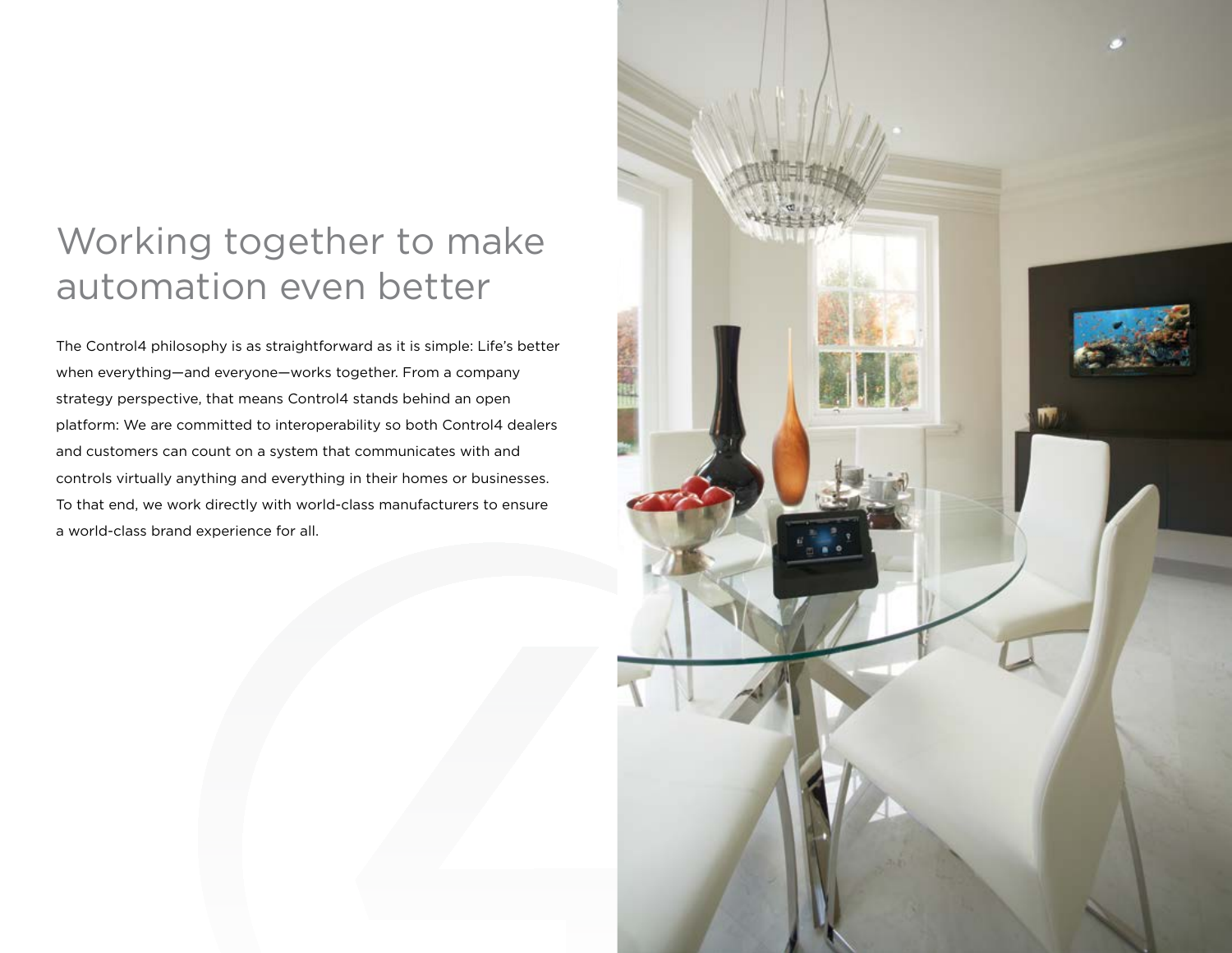# Introducing SDDP

Control4® Simple Device Discovery Protocol (SDDP) is software that is built into a manufacturer's product to make integration with a Control4 system easy and seamless. Incorporating Control4 SDDP technology into new products is a great way for companies to easily enter the rapidly growing home and commercial automation industry.





### How Control4® SDDP works

- Leading consumer electronic brands integrate Control4<sup>®</sup> SDDP into projectors, Blu-ray players, flat panel TVs, audio/video receivers, and a variety of other wired and wireless devices.
- Dealers add these devices to a Control4® system and the controller automatically recognizes them.
- • If the dealer chooses to include the device, then the correct driver is automatically added to the project and the device is installed.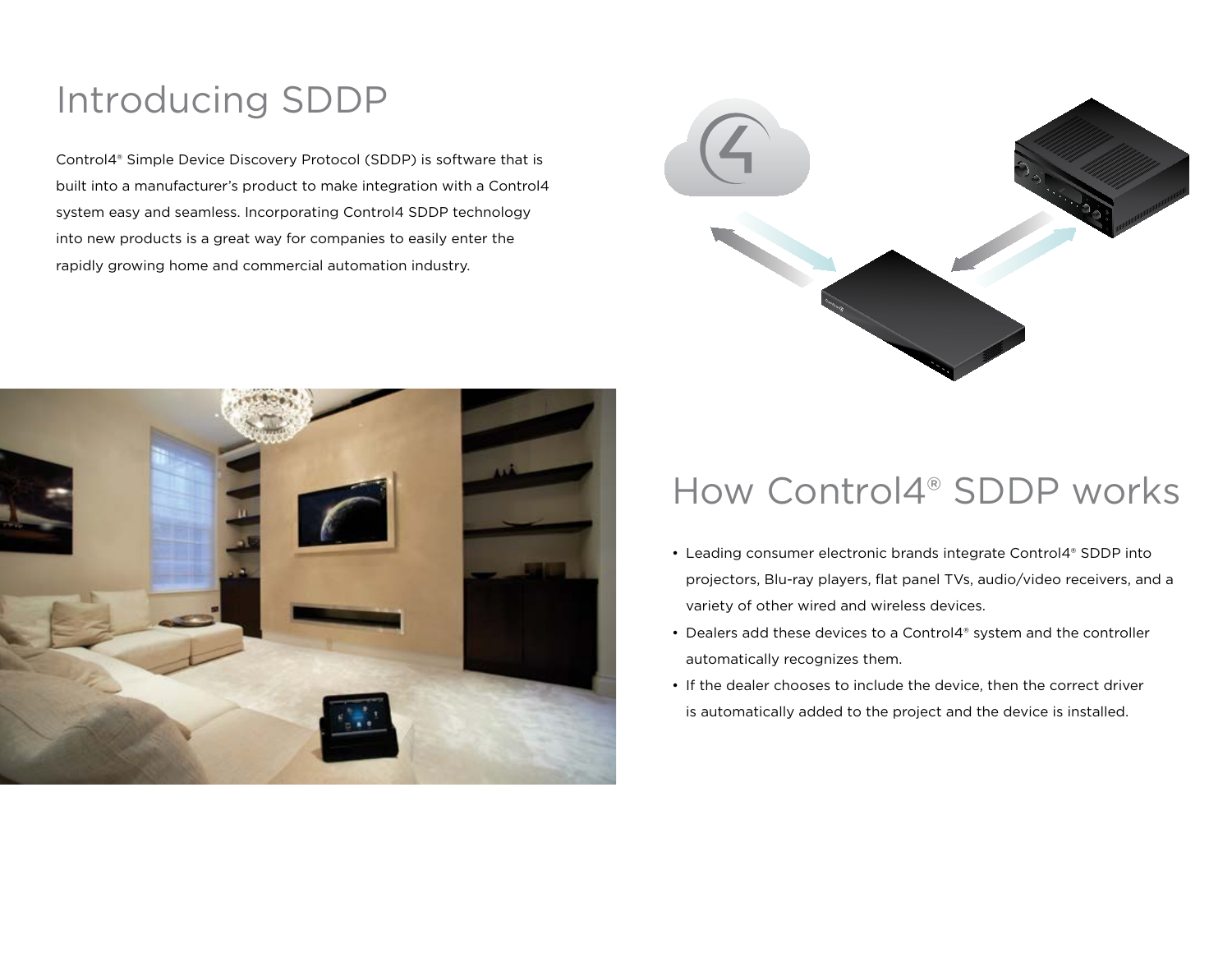

# Why SDDP?

#### For the dealer

SDDP reveals great opportunities for Control4 dealers to please even the most demanding customers. With more products available from leading manufacturers that "just work," installers benefit from a significantly simplified setup and installation process. By saving time and avoiding costly installation and programming mistakes, dealers enjoy a healthier bottom line because of SDDP.

#### For the consumer

Thanks to SDDP, the consumer enjoys a lower cost of installation. Their Control4 system will also be more reliable, thereby reducing the need for maintenance.

### For the manufacturer

For manufacturers, SDDP offers an easy way into the rapidly growing automation market with products that "just work." They also get instant access to over 2,800 high-end, influential custom installers worldwide and an opportunity to quickly introduce new products to a hungry market.

Manufacturers who incorporate Control4 SDDP software into their products, enjoy a variety of support from Control4, including:

- Participation in co-branded marketing initiatives
- Listing on Control4 website
- Stories in newsletter and brochures
- Products included in Control4's ComposerPro installation software